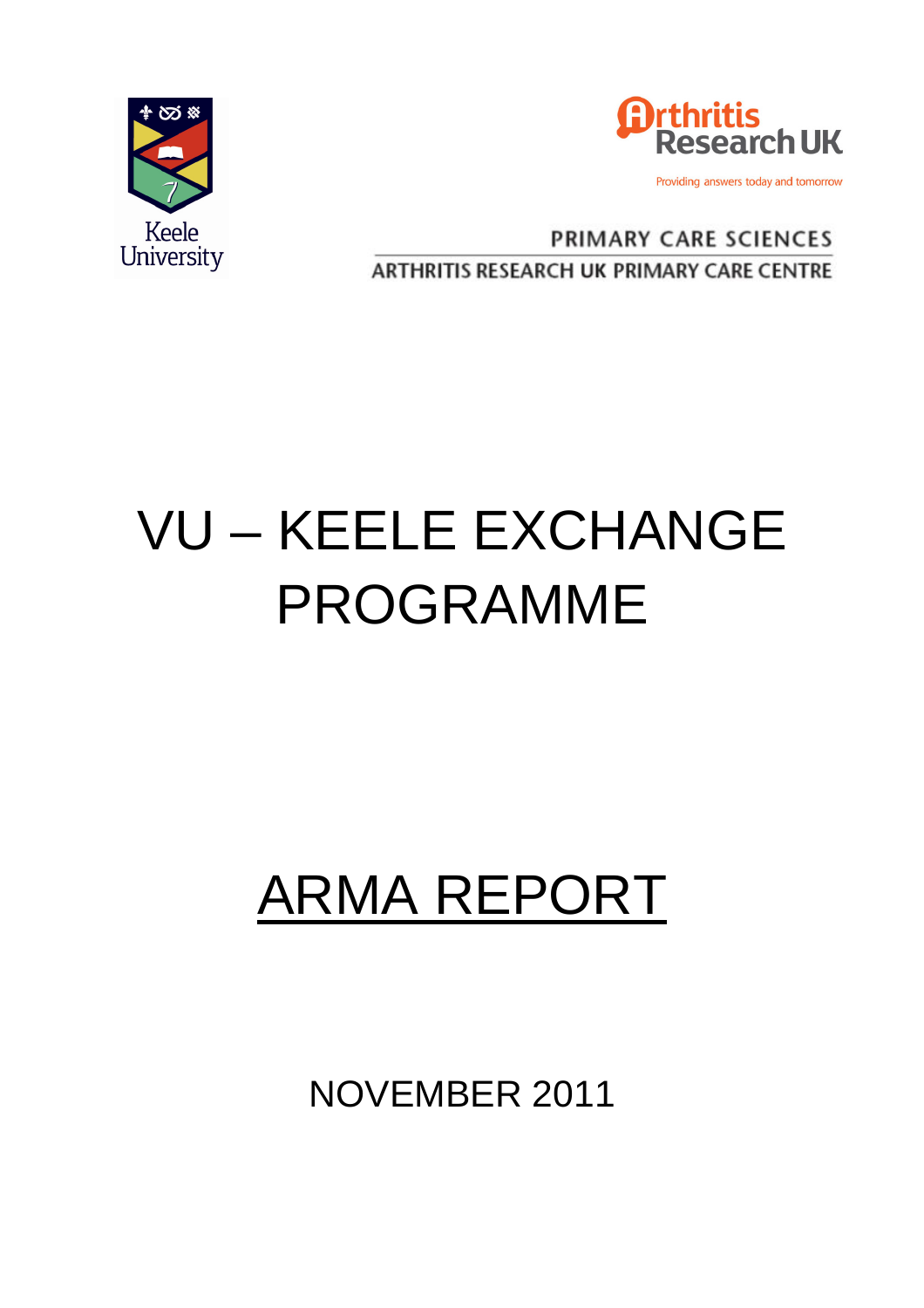## **REPORT TO ARMA – EULAR FUNDED VISIT TO NETHERLANDS**

The Arthritis Research UK Primary Care Centre at Keele applied to EULAR under the umbrella of the ARMA organisation for funding to arrange an educational visit to the Netherlands by 2 members of its Research User Group - Carol Rhodes and Adele Higginbottom. Carol is the PPI (Patient and Public Involvement) Coordinator and Adele is a User Support Worker. They are both patients with fibromyalgia, a musculoskeletal condition and are members of the local ARMA group.

The purpose of the visit was to learn more about how members of patient organisations work with researchers in the Netherlands. The visit was arranged by Professor Tineke Abma who specialises in client participation including patient research partners, along with Maarten de Wit, a member of the OMERACT patient panel and author of the Dutch Handbook of Patient Participation in Scientific Research. He is also a volunteer for the Dutch Reumapatiëntenbond, the collaborating teaching organisation in this EULAR exchange program.

The visit had four learning objectives

- To understand how patients can become co researchers whilst maintaining the patient perspective
- To learn about the process and practice of patient involvement in outcome measurement
- To identify opportunities for training of research users
- To learn about recruitment and participation of a wide range of people to patient groups.

The first day's session was attended by members of patient groups from the Dutch Arthritis Network, the Dutch Parkinson Association and the Dutch Heart Association, who had worked as research partners. See attached Participants List

The programme on the first day commenced with a presentation by Tineke on Approaches to Participation – the Dialogue Model.

She explained that the Dutch Clinical Trial Foundation wanted to engage patients to help in running trials. She pointed out that Maarten c.s. had written a handbook in Dutch on 'Patient Participation in Scientific Research'.

She felt that patient participation should involve equal partnerships that can generate creativity and action to produce new ideas.

Patients should not just be viewed as consumers making choices about their healthcare but rather as citizens who had a voice to represent their communities.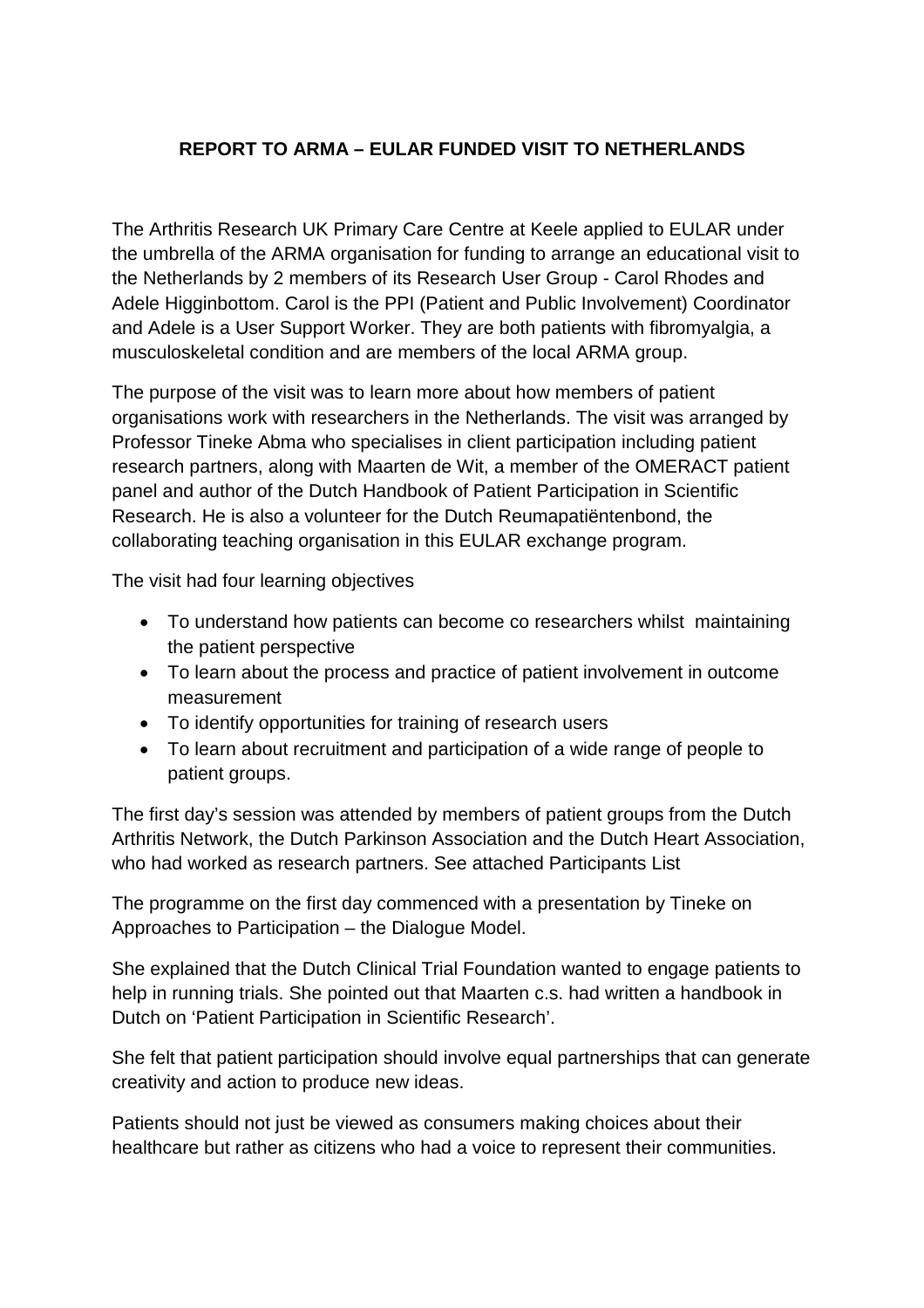Within the dialogue model she noted that dialogue between patients and professionals could produce difficult or argumentative discussions, however when patients are listened to they can be used to search for different solutions.

Knowledge can be developed from stories so a shift from subjective knowledge to collective knowledge can be made.

Enclave Deliberation is used in political science to address the needs of minority groups. It tries to create a safe space where marginalized groups can freely exchange their views without professionals present. This helps them gain a sense of community and grow power from within

This is important because there needs to be a proportional deliberation in dialogues between these groups, achieving a balance, or else established groups will always dominate the marginalised groups. For example, in health research, professionals often dominate. This has been found to be particularly important in research on the elderly and those with a psychiatric illness.

Experiential knowledge should not be seen as less valid, or less relevant – or as just anecdotal, subjective, and just the person's own viewpoint.

There are three forms of knowledge

- Being familiar with You have experience of being ill
- Knowing how You know how to deal with how the disease affects you
- Knowing that  $\qquad$  The cause and effect if you do that the outcome will be

Patients start at the top of this list and work down through it, whereas professionals start at the bottom and work backwards up the list

At this point the RADA wheel was introduced which had been designed by Parkinson's patients and researchers. This showed how different areas of life all interacted to affect the progress of the disease.

She then discussed empowerment. Empowerment suggests that power can be given so then it can also be taken back. This is a zero sum game – a power battle with one winner and one loser.

In Relational, Mutual Empowerment, all can grow and gain strength. It becomes apparent that professionals also have their vulnerabilities, so both the patients and the professionals can grow together.

Involvement can have both a beneficial, personal and collective effect.

Critique of patient participation as it stands now

There are presently 2 types of groups involved in patient participation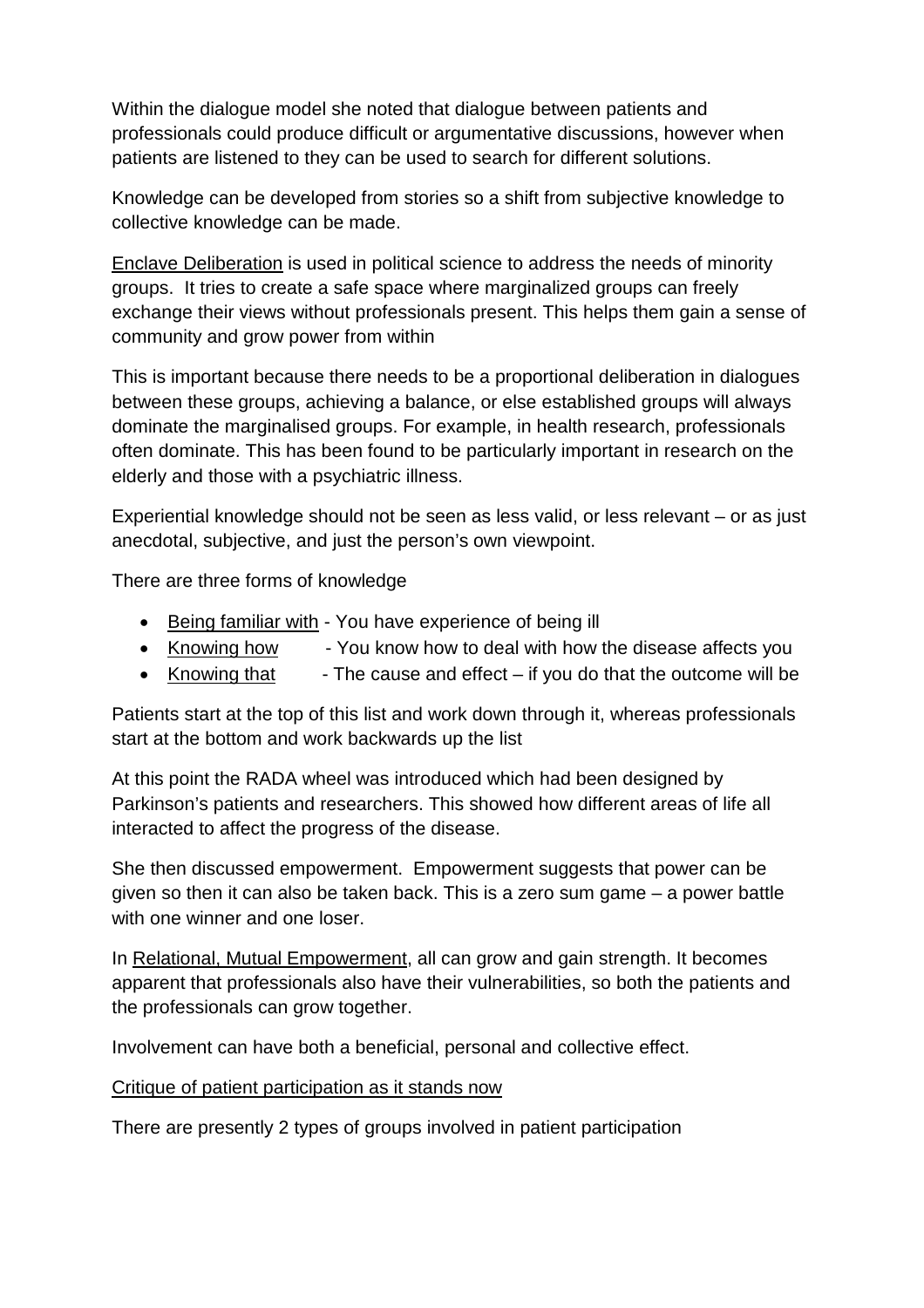The patient groups representing better known conditions– from charities such as cancer research and heart research who will better manage the challenges of patient participation as there will be more support available to them.

Against the smaller more vulnerable groups for conditions such as Parkinson's who could find themselves overburdened by being involved in patient participation in research.

Both groups may also suffer from general patient participation issues – such as a feeling of tokenism and frustration if the project ends, the relationships end and they feel nothing has changed.

There are also Structural Barriers to participation

Researchers wonder why they should work with patients. Researchers are judged on their publications yet they can't publish on what the patients want.

This again causes asymmetric relationships.

Tineka concluded by saying that the cultural change needed is big and will take 20 years or more to get the balance right.

This was then followed by a presentation by Carol outlining the history of the Research User Group and the Virtual Panel at Keele, how they had been selected and a brief review of some of the research projects the groups were involved in.

Adele as an original member of the group then gave her story – sharing with the audience, just what a positive effect being involved in the Research User Group had had on her life.

All three presentations led to a lot of questions and discussion amongst the group.

Then Marianne Krijgsman gave a brief review of the Dutch Network of Arthritis Research Partners. Marianne explained that her job was to pull together a panel of patient research partners that the network could draw from, in order to have a patient input within their projects.

Wijnanda Hoogland then gave an account of her work as a patient research partner with Arthritis Network. Wijnanda had helped to co-author a paper entitled: Patient perspective on remission in Rheumatoid Arthritis which discussed the workshop set up at OMERACT to investigate the patient perspective on remission.

In the afternoon we split into two groups to discuss 4 themes

- Selection and Recruitment
- Levels of Involvement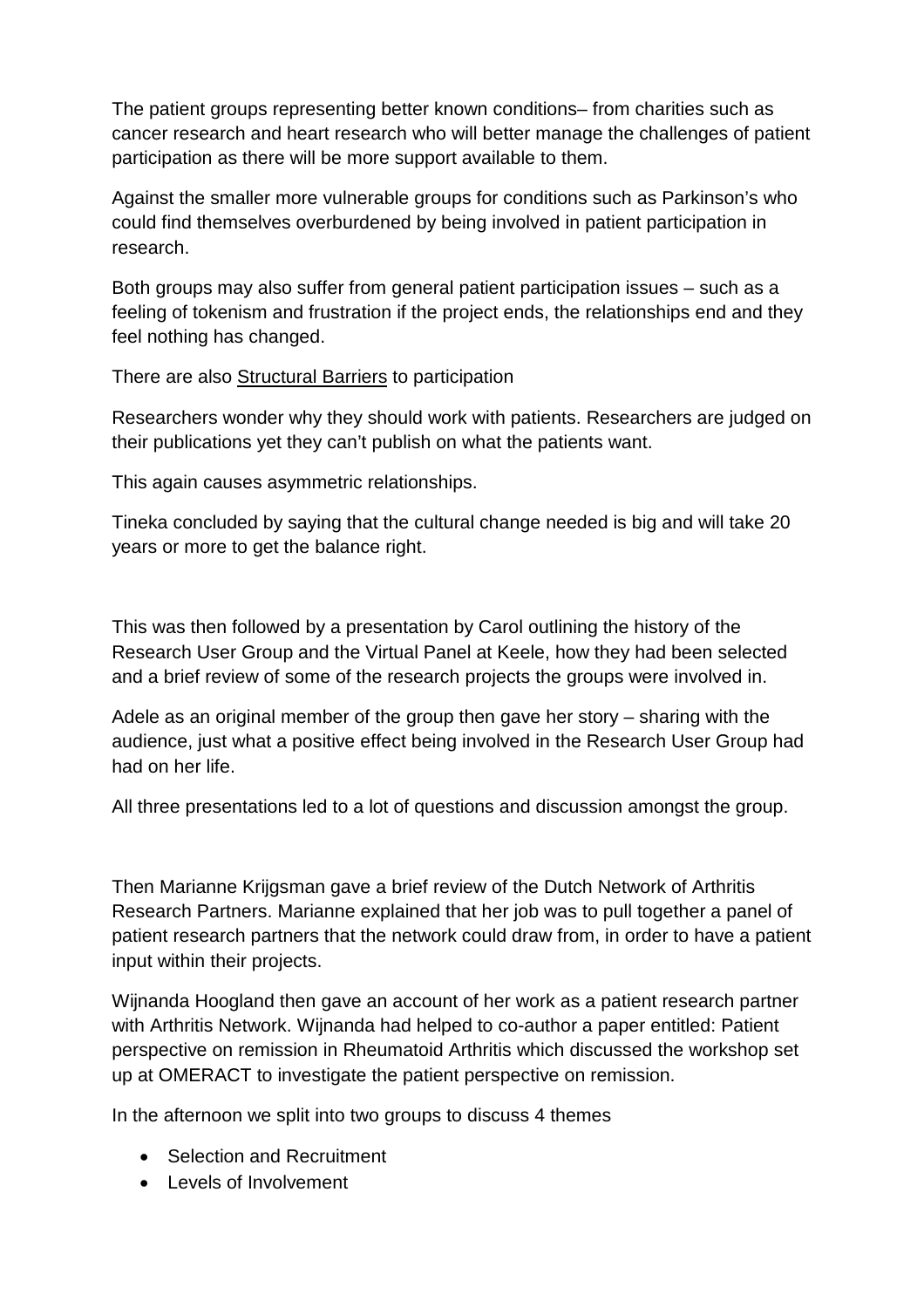- Training
- Diversity and Representativeness

However due to shortage of time we felt it best to concentrate on two themes that highlighted the similarities and differences in our approaches to patient participation in research:

## These were

- Selection and Recruitment
- Diversity and Representativeness

Both Willem Leedekerken who is also pulling together a list of selection criteria for a patient panel for the Dutch Parkinson Association and Marianne were keen to get some input on what should and what should not be listed as essential selection criteria for a research patient partner.

This discussion highlighted some key differences in recruitment between the model used at Keele in England to select their group and the standard practices of patient groups in the Netherlands.

The members of patient groups around the table had been recruited after reading advertisements on their group's website asking for patients to become more involved in research. These ads had very similar selection criteria.

These included

- Being able to see things objectively
- To have a familiarity with the disease being researched
- To attend for a period of up to 2 years
- To have an interest in research
- To have a certain level of education i.e. degree level
- To be able to travel alone.

The patients were then invited to an interview with the research panel members who had the final choice in who was recruited.

This was very different to the models of recruitment that Keele University had used. Carol and Adele had previously described 2 groups using different methods.

> - The RUG - The original research user group made up of 8 members who had been contacted due to their acting as participants in research trials. So they were invited by researchers.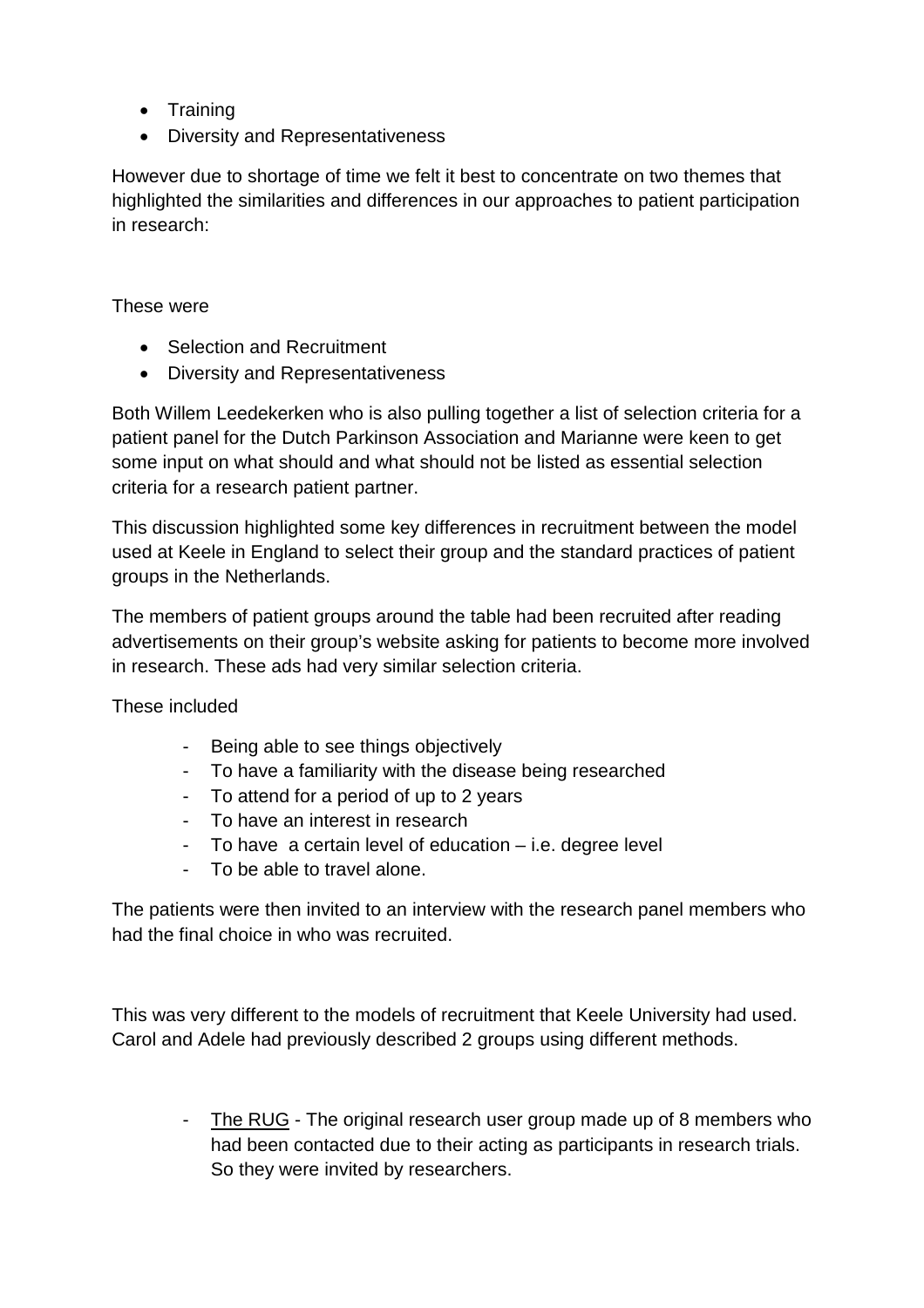The Virtual Panel – A group of patients sourced from a large letter drop sent to patients by their GPs with just one preselection criterion, that they had a musculoskeletal condition. They were invited to a launch meeting for patients interested in getting involved in research. So the research team had no prior knowledge of the backgrounds of the people making up this panel. There were no interviews and all were welcome to become a part of the panel

When recruiting the Virtual Panel, after listening to advice from the original research user group, Keele specifically employed a patient to work with researchers in the role of user support worker in order to be able to manage and support the needs of the individual patients within their groups. In the discussion it was also noted that patients can be involved in research for different reasons which may affect the method of selection used. These included:

- Ethical reasons;
- A need to improve the content of the research depending on the level of input sought. It was noted that there is a difference in roles, between involvement in consultation and advice and collaboration as a research partner. Some patients attend workshops and present at international conferences so it was argued that they would need a certain level of education.
- Political reasons: For instance selecting representatives from national patient organisation to guarantee chances for implementation and dissemination.

This was followed by a counter argument that all types of patient can be involved in research so long as they are offered the right level of support and training if required.

This led to thoughts on using selection criteria asking for people who were Willing to travel – although the point was made that funding should be made available to make sure that this was not alone as specified on one website, but rather accompanied by a researcher, another patient or a carer or family member.

Willing to learn about research / Willing to be trained if needed – Adele when telling her story made the point that she had left school without further education and so she would not have been considered for recruitment, if the selection criterion on education had been used. Yet, she had now been involved in many different research projects carrying out a range of activities, including attending and presenting at leading conferences throughout the UK.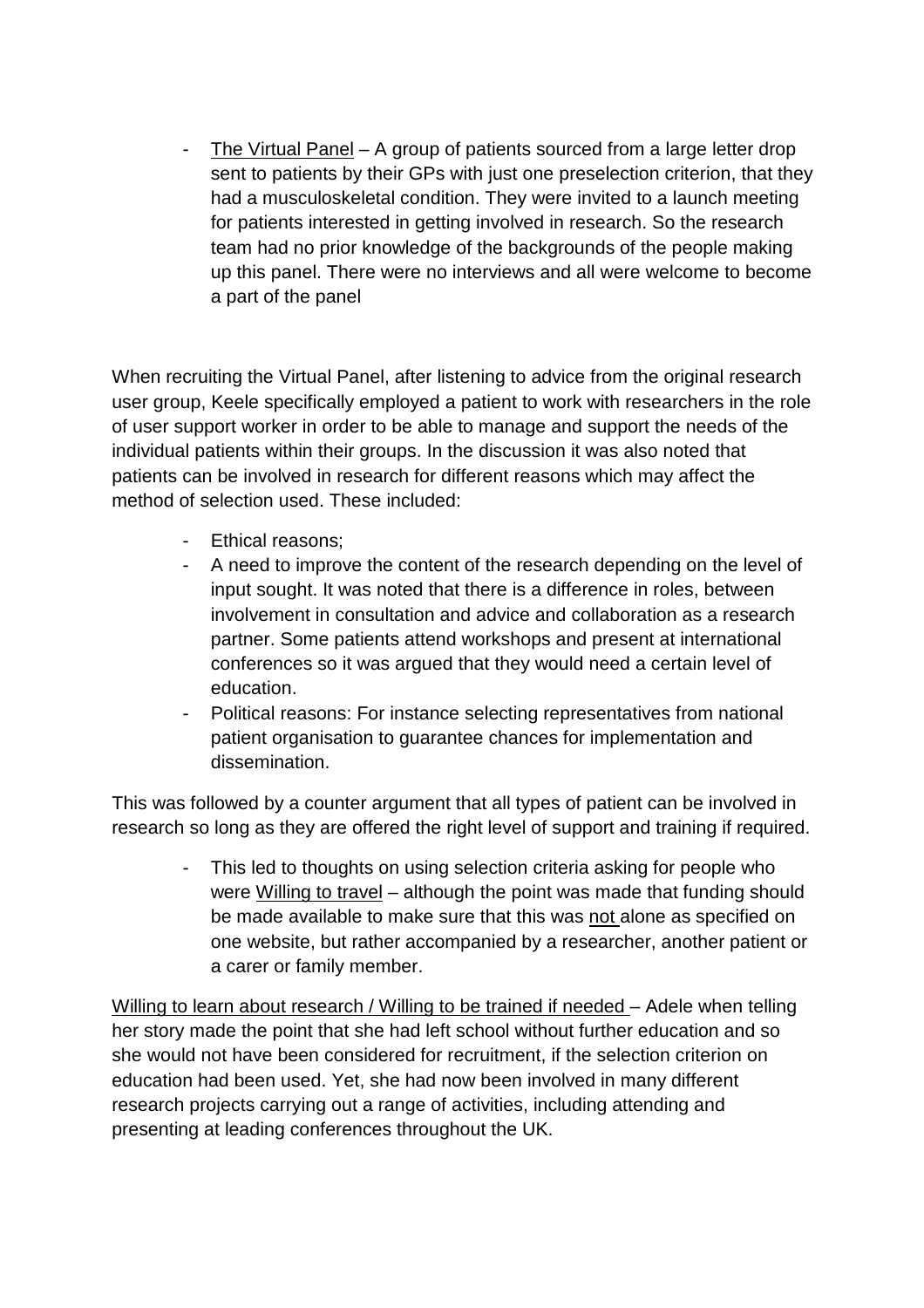On the following day a different group of patient research partners attended from the Dutch Heart Association and the Arthritis Network.

The session commenced with a presentation by researcher Merel Visse on her expectations and responsibilities of being a project leader on a project with a patient research partner researching the psychological effects of heart attacks.

From her experience Merel reflected that one of the selection criteria for her project that she felt was the most important was that of

The ability to reflect from a distance

She explained that when talking with potential recruits she found that a lot of them were still very emotionally involved in their own stories and therefore not able to look at things or reflect from a distance.

Research partners were paid a modest salary which Bob her co presenter thought showed that his work was valued. The patients were trained in areas such as the management of expectations, the responsibilities of the project leader, understanding bias and the value of experiential knowledge vs. scientific knowledge.

The team also had regular meetings every 6 weeks.

The patients conducted the interviews with the participants alongside the researchers. They worked from a topic list and it was felt that participants had responded well to the patients conducting part of the interviews by discussing things with them that they may not have discussed just with the researcher alone. The research partner and researcher travelled together to the participant's homes so they had a lot of informal meetings where they had long conversations about the roles of scientific researchers and project leaders. The partners were then also involved in the analysis of the interview scripts. All of the team were very proud to win an award from Zon Mw for their poster on the results of the project.

Merel said that she saw research as a social practice, where everyone should be involved and knowledge could be diffused backwards and forwards. She felt that it should be congruent with reality and stimulate critical thinking. Research partners could be critical companions taking on an ambassador role, influencing the research outcome.

One of the issues she raised was whether any bias was introduced into the data by using patient research partners. However Maarten commented 'should this be seen as bias or rather as enrichment of perspectives?'

A comment heartily agreed with by the patients around the table.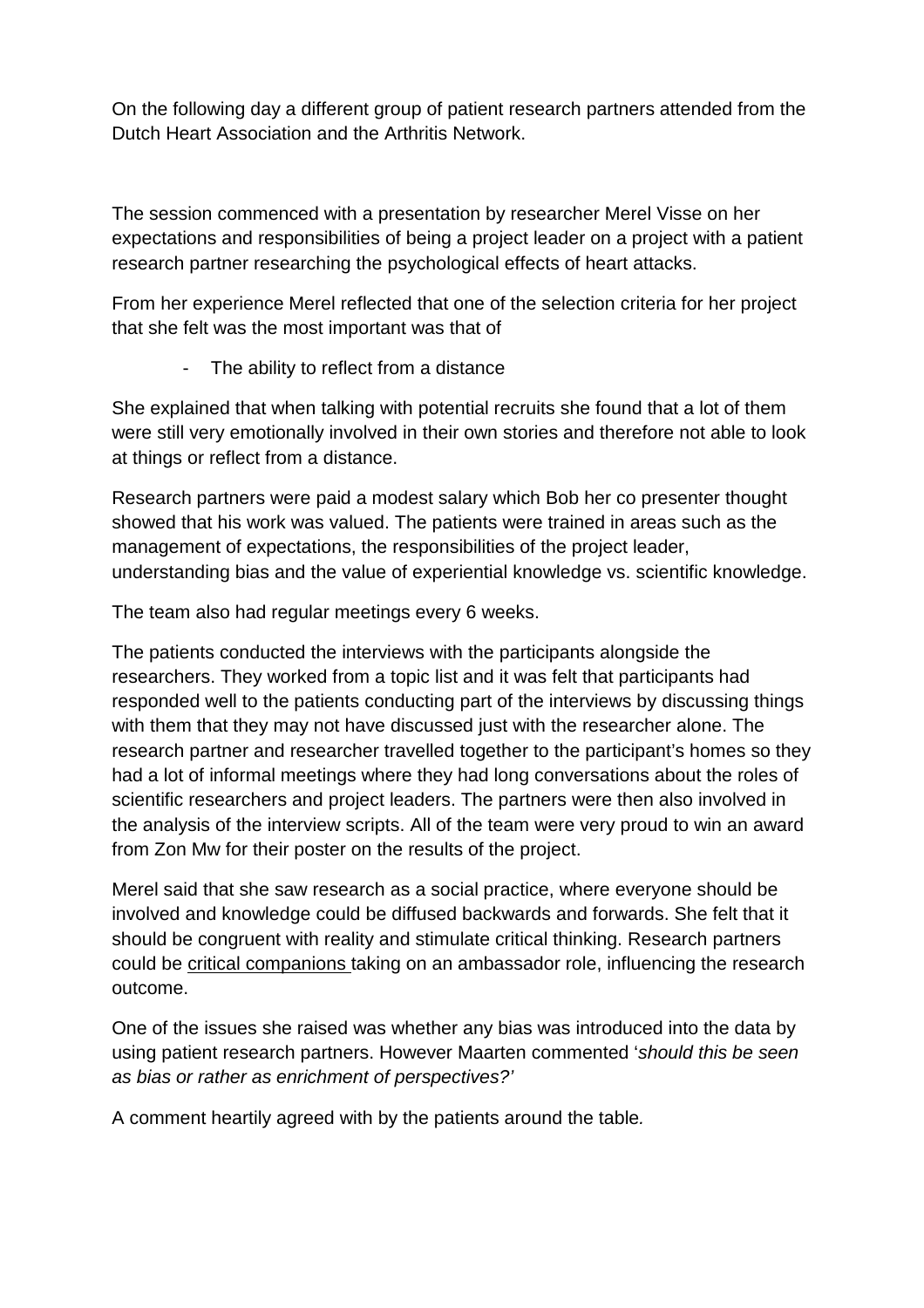This presentation was then followed by some interesting group work, in which Merel spread out a lot of different photos on the table and then asked each member of the group to pick a picture that portrayed for them how it felt to be a research partner.

Each partner then explained to the group why they had chosen that particular image. This produced some very interesting insights into how people felt about their role.

They were then asked to write their personal story  $-$  so 'once upon a time I became a research partner...'

This group activity was quite inspirational as it became apparent what an effect becoming a research partner had had on their lives.

Bob Roukema then gave a presentation on why he had decided to get involved in a research project on heart disease. He started by telling his own story of how while on holiday in Croatia with his family he had had a heart attack. He had to leave his children behind and be driven for 2 hours into a war zone to find medics that could treat him.

This experience had a deep psychological effect on him long after his heart condition was stabilized. So he was very interested in a call for heart patients within the heart patient association to get involved in a research project on the psychological effects of heart attacks.

It had taken him a long time to get his confidence back, but now helped by his work as a research partner he had finally revisited the exact spot in Croatia where he had had his heart attack. This was obviously a major step forward in dealing with the last remaining effects of his heart attack on his life and also a great personal achievement.

This was followed by a very poignant session by Willem Leederken about his story of being the husband and carer of an early stage Parkinson patient and how this had led him to become involved with the Dutch Parkinson association and how his activities had enriched his life.

Willem had previously worked as a psychologist. After his wife's diagnosis he had joined the Parkinson association as a volunteer and had answered a call on their website to get involved in a project to find out what Parkinson patients thought were important research questions. This project was initially rejected for funding, but after nearly 2 years of lobbying, funding of 100,000 euro's was finally obtained. Willem felt that the main barrier had been that the funding association did not understand the importance of qualitative investigation.

In May 2010 research partners: Willem, Henk Dellebeke and Lizette van de Moosdijk joined the research team. They were involved in all stages of the research process except for the writing of the protocol. They travelled all over the country to take part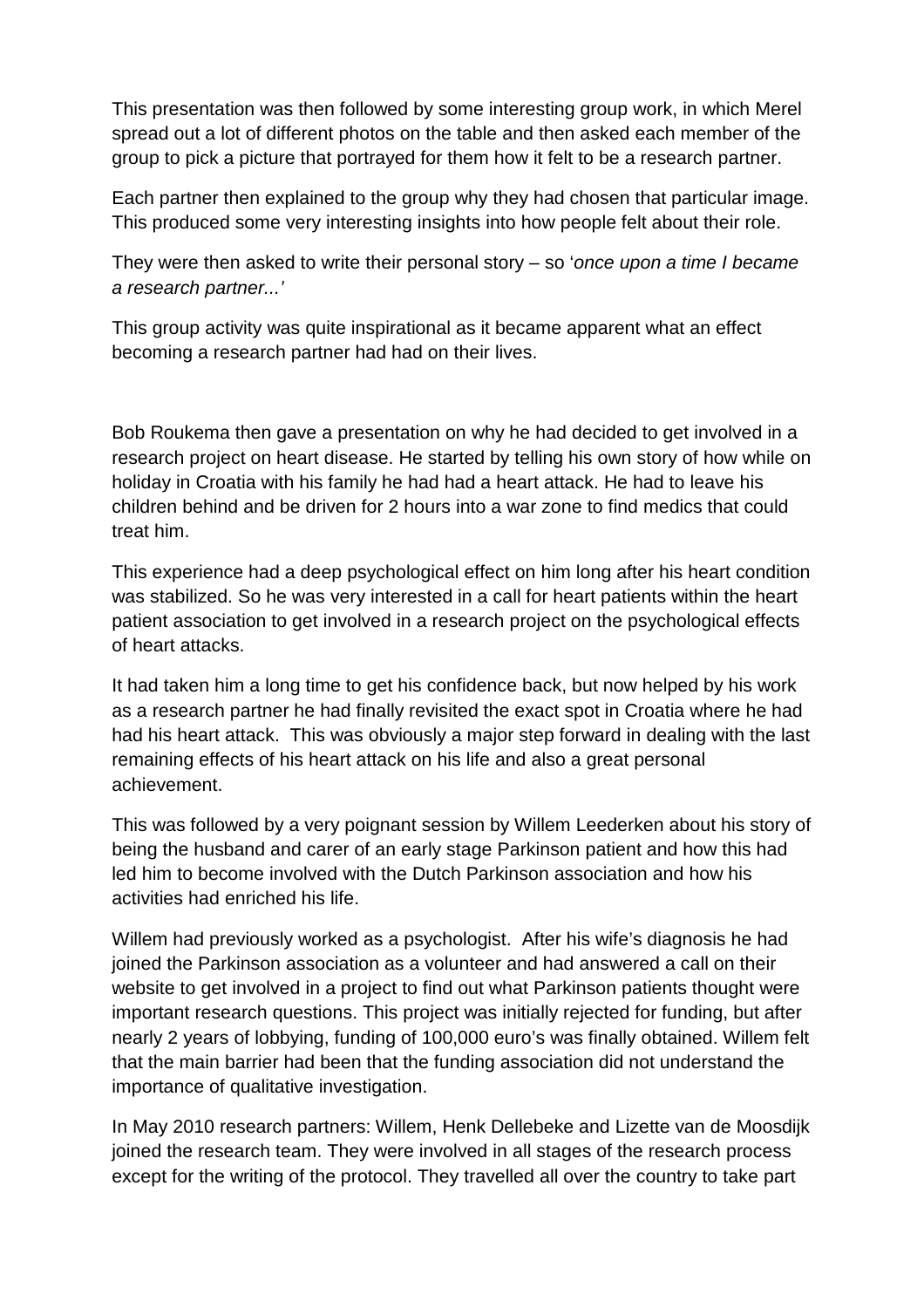in interviewing the participants along with a project researcher. They took part in many project team meetings and focus groups. They helped in the analysis of the transcripts and also in the development of a questionnaire for quantitative analysis.

Willem is now a member of the Parkinson's Association Scientific Society which assesses applications for research funding. He is currently involved in producing guidelines and selection criteria for a panel of patient partners.

Henk van Duyn then gave a presentation on his experiences of working as a research partner with the Dutch Arthritis network.

Henk told of his experience of being a research partner along with Andrea Evers, a Professor of Medical Psychology, on a project on 'Cognitive Therapy for Rheumatoid Arthritis and Psoriasis'. Participants were asked to record their levels of coping with pain and depression on a weekly basis. These were then discussed with their specialist. The result of this activity was to show that more people than expected needed some mild psychological help.

The project involved developing a set of interventions that patients could access for themselves over the internet – linked to a psychologist.

Henk was not too impressed with the idea of cognitive behaviour therapy, but tried the intervention – as a "test subject" or "fake patient" - to see if it worked. As you cannot fake your problems he realised that he too had real issues with work, depression and fatigue. But more importantly he realised that this programme really worked!

He took part in what was to become an emerging design. At one of the team meetings a patient partner who worked in software warned the team that the layout of the website would not work and the original software had to be thrown out. This caused a delay of three months. A survey showed that 85% of patients were on the internet and so would be able to access this programme.

A suggestion was made that some of the patient partners could act as a virtual help desk to help participants who had problems using the web page. However, it was thought that this would lead to ethical issues of confidentiality, so was not able to take place.

Henk did not receive payment for his work but still felt that his input was acknowledged as he was given access to software at a reduced rate and access to the university library. He also enjoyed being taken out for a team meal twice a year.

Maarten concluded the session by thanking everyone for their input and by summarising the similarities and differences in approaches to PPI that we had all presented.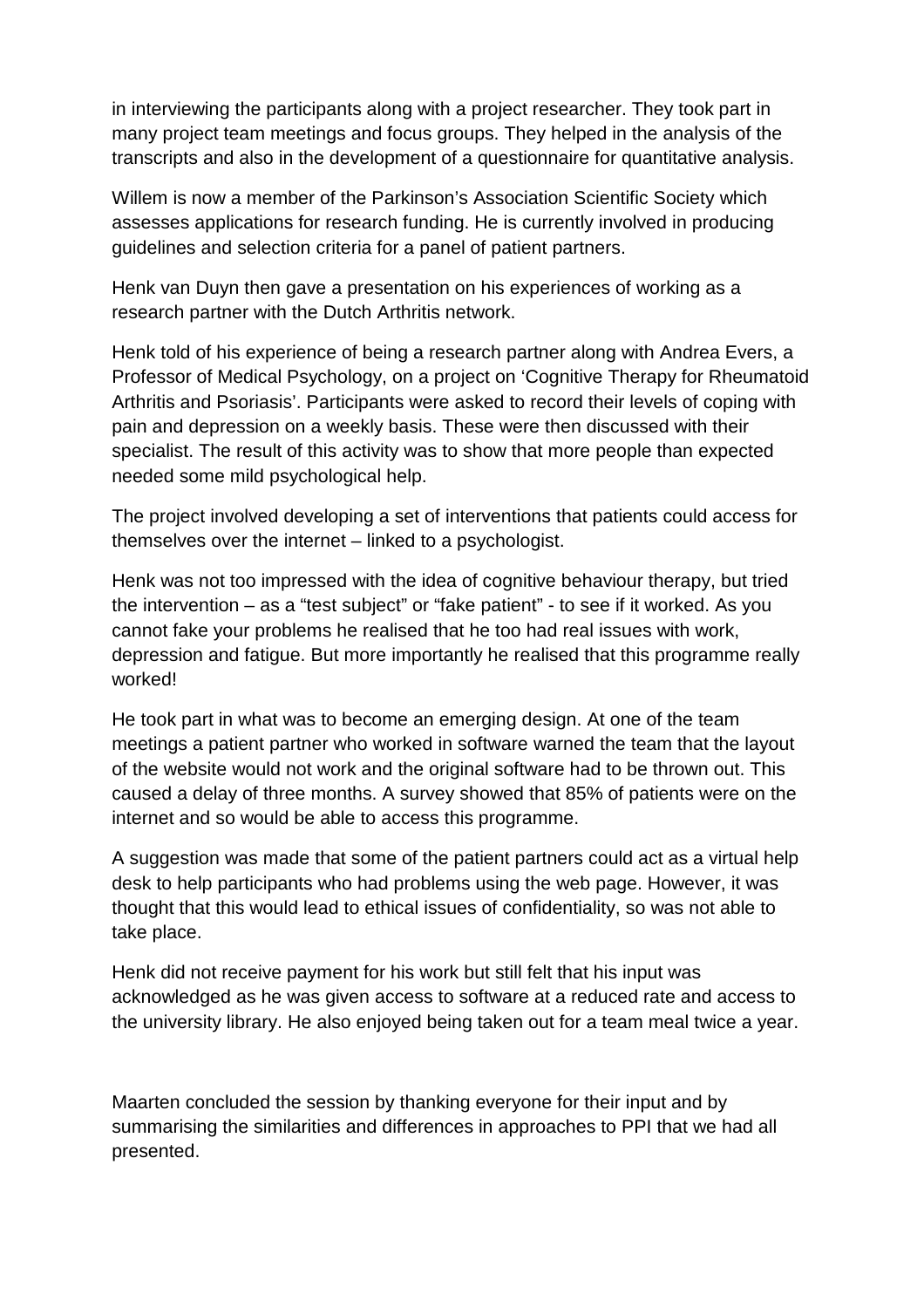Areas such as training had only just been touched on and it was felt that further correspondence on these issues would be needed.

Everyone in attendance felt that they had had a really enriching and educational experience.